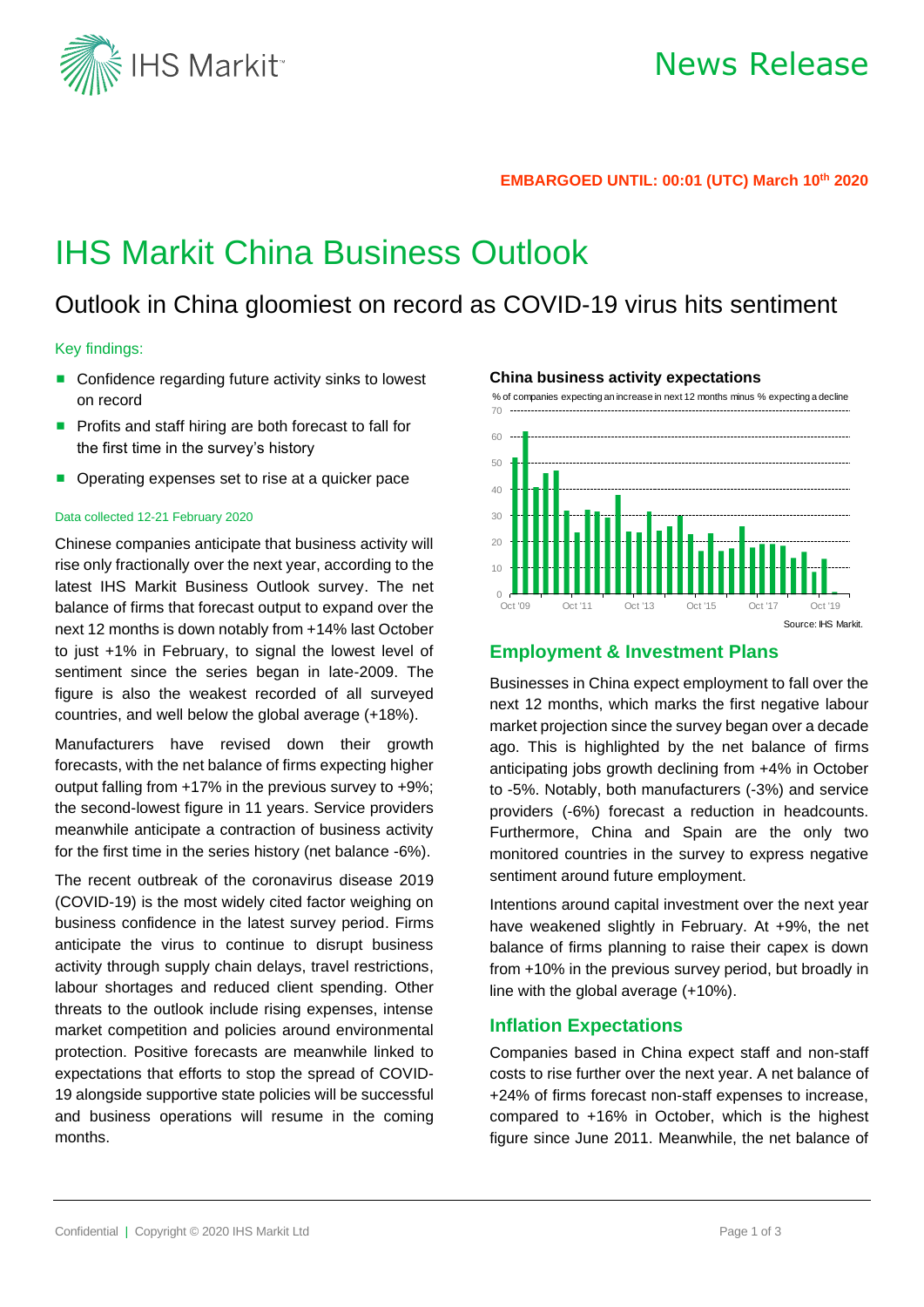

## News Release

companies anticipating a rise in staff costs has risen slightly from +17% to +18%. On a sector basis, manufacturers continue to expect faster rates of cost inflation than service providers.

Although operating expenses are forecast to expand at a stronger rate, output prices are set to rise only slightly over the next 12 months as firms seek to stimulate client demand. At +3%, the net balance of firms planning to raise their selling prices is down from +4% and among the lowest on record.

## **Corporate Earnings**

For the first time in the survey's history, Chinese firms anticipate profits to decline over the next year. The fall in the net balance from +5% to -15% indicates that companies forecast a strong decline in profitability overall, with both manufacturers and service providers expressing negative sentiment around future profits.

## **Comment:**

Commenting on the China Business Outlook survey data, **Annabel Fiddes**, Associate Director at IHS Markit, said:

*"The latest Business Outlook data showed that Chinese firms were the least upbeat on record at the start of 2020, with firms anticipating output to be broadly flat over the next year.* 

*"The COVID-19 virus was cited as the number one threat to the outlook, as companies were uncertain as to how long this would impact business operations. Concerns around labour availability, supply chain disruptions and weaker client spending, particularly among those in consumer-facing and transport-related sectors, were reported in February. Nonetheless, firms were also wary of rising costs and intense market competition.* 

*"The impact of the COVID-19 virus will not only weigh on China going forward, however, as countries around the globe grapple with stopping the spread of infection while also trying to limit its impact on economic growth and market confidence."*

## **-Ends-**

Full data available on request from [economics@ihsmarkit.com](mailto:economics@ihsmarkit.com)

### **Business optimism in February**



### **How business activity expectations have changed since October**